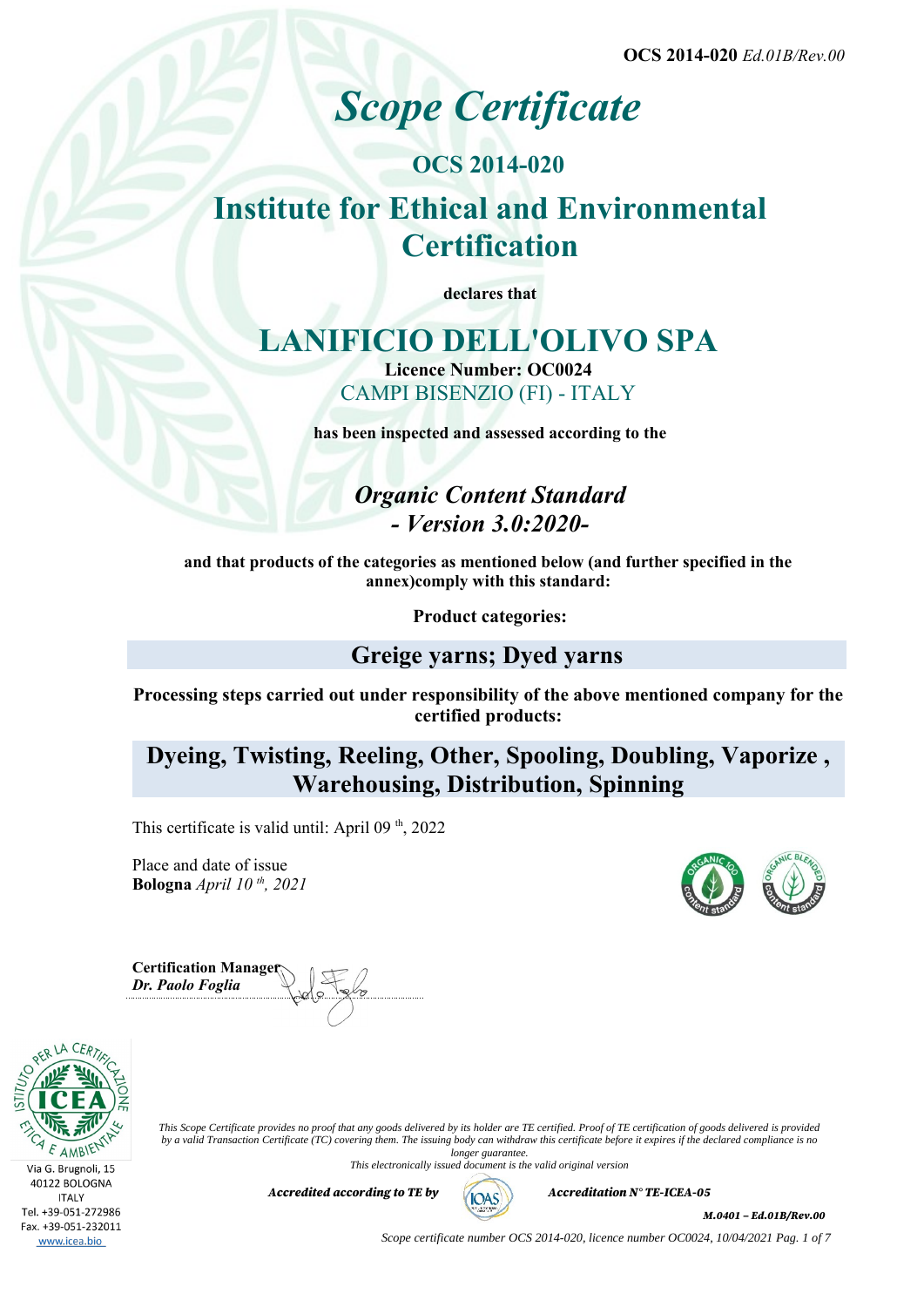*Certified entity:* **LANIFICIO DELL'OLIVO SPA**

**Organic Content Standard**

**Appendix to certificate no.: OCS 2014-020** In specific the certificate covers the following products:

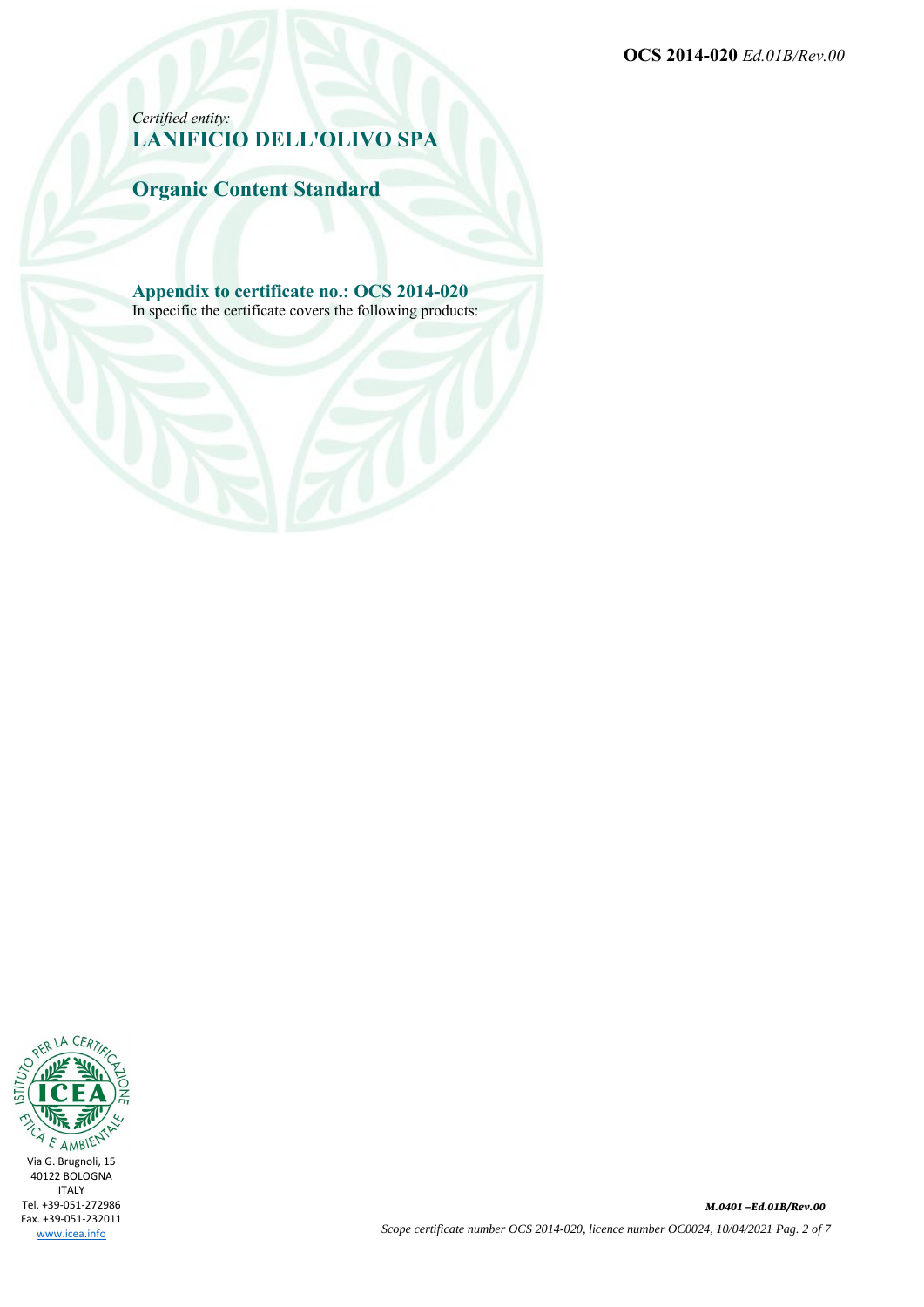| <b>Products</b>       |                                                                   | <b>Material Composition</b>                       |                                      | Label grade                |                    |
|-----------------------|-------------------------------------------------------------------|---------------------------------------------------|--------------------------------------|----------------------------|--------------------|
| Category              | Product details                                                   | Fibre                                             | Id.                                  | $\%$                       |                    |
| Greige yarns (PC0030) | Carded yarns (Greige carded<br>yarns PD0067) [BIOS NM<br>34000]   | Cotton*                                           | CO                                   | 100                        | <b>OCS</b> 100     |
| Greige yarns (PC0030) | Carded yarns (Greige carded<br>yarns PD0067) [BIOTAPE<br>NM 3200] | $Cottom*$                                         | CO                                   | 100                        | <b>OCS</b> 100     |
| Greige yarns (PC0030) | Carded yarns (Greige carded<br>yarns PD0067) [ATENA NM<br>21001   | $Cottom*$                                         | CO                                   | 100                        | <b>OCS</b> 100     |
| Greige yarns (PC0030) | Carded yarns (Greige carded<br>yarns PD0067) [LADYBUG<br>NM 2400] | Cotton*                                           | CO                                   | 100                        | <b>OCS</b> 100     |
| Greige yarns (PC0030) | Carded yarns (Greige carded<br>yarns PD0067) [BIOFIT NM<br>46001  | Cotton*<br>Polyamid                               | CO<br>PA                             | $70\,$<br>30               | <b>OCS</b> Blended |
| Greige yarns (PC0030) | Carded yarns (Greige carded<br>yarns PD0067) [BIOSOFT<br>NM 6400] | Cotton*<br>Elastane<br>Polyamid                   | CO<br>EA<br>PA                       | 80<br>4<br>16              | <b>OCS</b> Blended |
| Greige yarns (PC0030) | Carded yarns (Greige carded<br>yarns PD0067) [FOREST<br>NM 11500] | Cotton*<br>Polyamid                               | CO<br>PA                             | 70<br>30                   | <b>OCS</b> Blended |
| Greige yarns (PC0030) | Carded yarns (Greige carded<br>yarns PD0067) [CINDY]              | Alpaca<br>Cashmere<br>Cotton*<br>Wool             | WP<br>WS<br>CO<br>WO                 | 26<br>10<br>38<br>26       | <b>OCS</b> Blended |
| Greige yarns (PC0030) | Carded yarns (Greige carded<br>yarns PD0067) [BIOGERI]            | Alpaca<br>Cashmere<br>Cotton*<br>Wool<br>Polyamid | WP<br>WS<br>CO<br>WO<br>PA           | 11<br>10<br>33<br>25<br>21 | <b>OCS</b> Blended |
| Greige yarns (PC0030) | Carded yarns (Greige carded<br>yarns PD0067) [BIOGERI<br>PRINT]   | Alpaca<br>Cashmere<br>Cotton*<br>Wool<br>Polyamid | WP<br>WS<br>CO<br>WO<br>PA           | 11<br>10<br>33<br>25<br>21 | <b>OCS</b> Blended |
| Greige yarns (PC0030) | Carded yarns (Greige carded<br>yarns PD0067)<br>[BIOWINCOT]       | $Cottom*$<br>Elastane<br>Polyamid                 | CO<br>EA<br>${\cal P}A$              | 80<br>$\overline{4}$<br>16 | <b>OCS</b> Blended |
| Greige yarns (PC0030) | Carded yarns (Greige carded<br>yarns PD0067)<br>[BIOCOCOON]       | $Cottom*$<br>Polyamid                             | CO<br>PA                             | 68<br>32                   | OCS Blended        |
| Greige yarns (PC0030) | Carded yarns (Greige carded<br>yarns PD0067) [HYGGE]              | Cotton*<br>Wool<br>Polyamid                       | CO<br>WO<br>PA                       | 38<br>34<br>$28\,$         | <b>OCS</b> Blended |
| Dyed yarns (PC0029)   | Fancy yarns (Dyed fancy<br>yarns PD0072)<br>[ECOTEDDY]            | Wool<br>Cotton*<br>Polyamid                       | WO<br>CO<br>PA                       | 36<br>34<br>30             | <b>OCS</b> Blended |
| Dyed yarns (PC0029)   | Fancy yarns (Dyed fancy<br>yarns PD0072) [ELLINO]                 | $Flax$ (Linen)*<br>Lyocell<br>Polyamid            | LI<br>$\mathcal{L}\mathcal{Y}$<br>PA | 28<br>60<br>12             | <b>OCS</b> Blended |
| Dyed yarns (PC0029)   | Fancy yarns (Dyed fancy<br>yarns PD0072) [TOKYO]                  | Cotton*<br>Wool<br>Polyamid                       | CO<br>WO<br>PA                       | 40<br>30<br>30             | OCS Blended        |



\* from organic agricolture

Place and date of issue **Bologna** *April 10th, 2021*

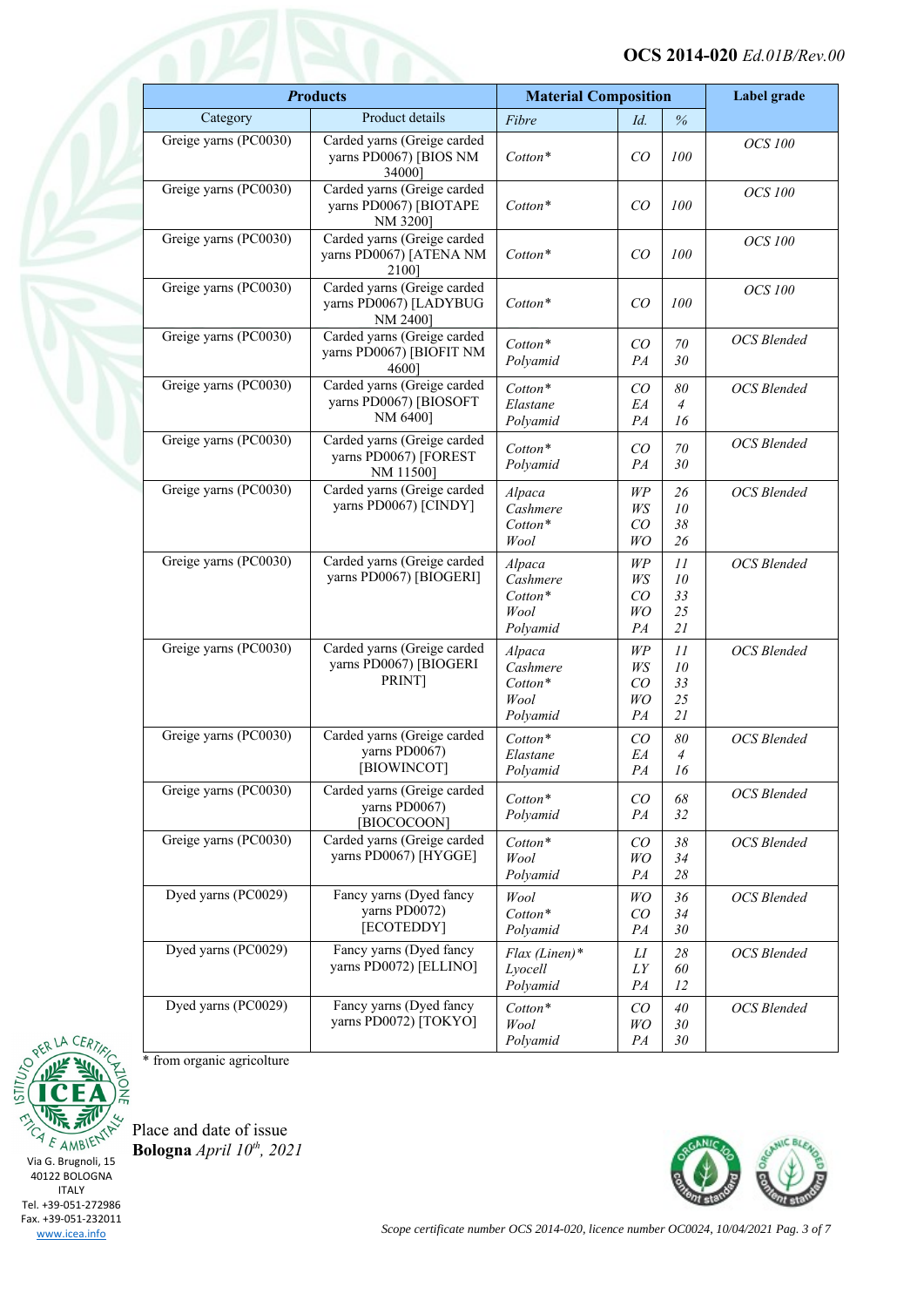**Certification Manager** *Dr. Paolo Foglia*



*M.0401 –Ed.01B/Rev.00 Scope certificate number OCS 2014-020, licence number OC0024, 10/04/2021 Pag. 4 of 7*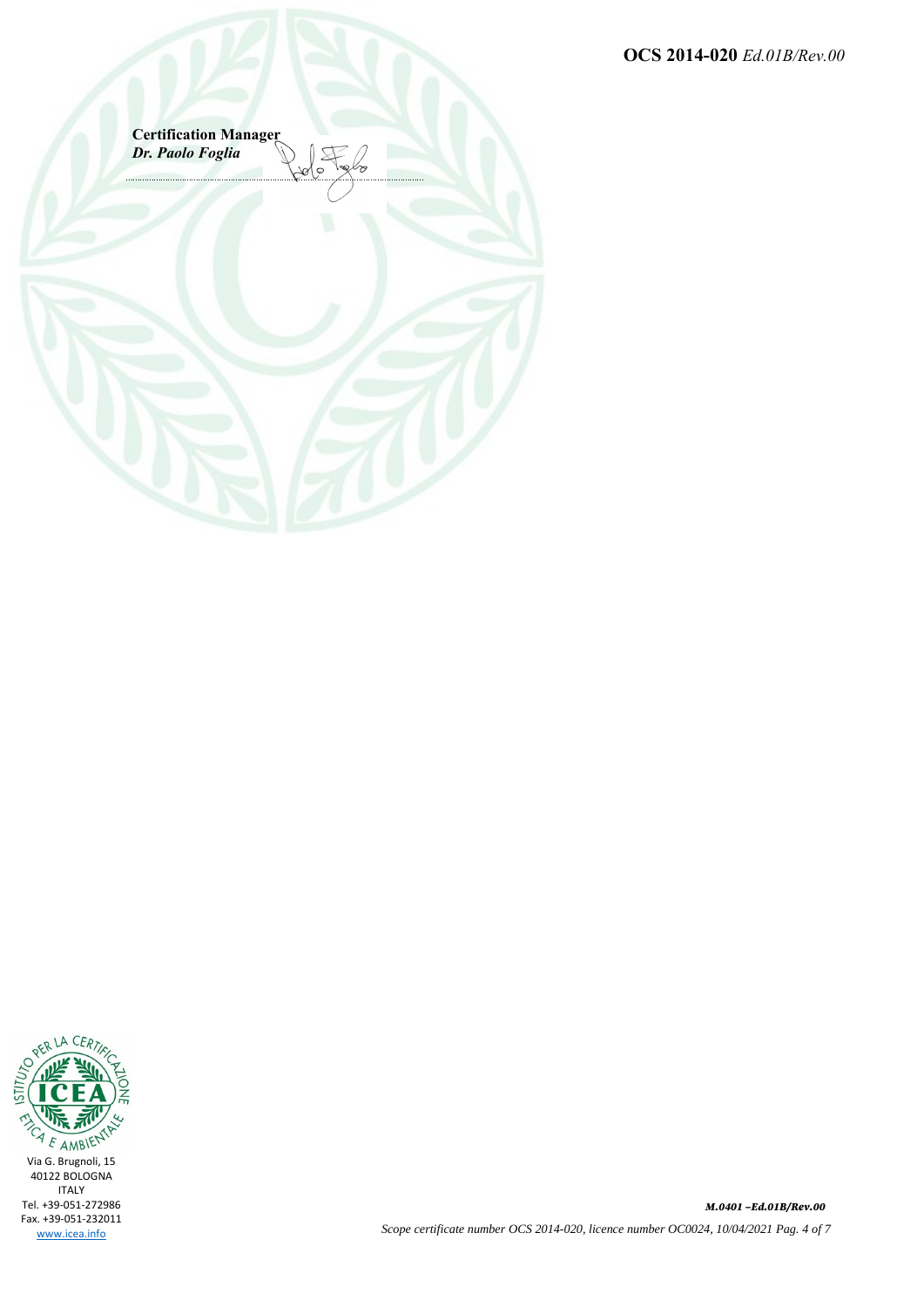### *Certified entity:* **LANIFICIO DELL'OLIVO SPA**

## **Organic Content Standard**

#### **Facility Appendix to certificate no.: OCS 2014-020**

Under the scope of this certificate the following facilities have been inspected and assessed. The listed processing steps/activities comply with the corresponding criteria of the Organic Content Standard (OCS) for the certified products:

| Name of the facility  | <b>Address</b>               | Processing steps / activities | <b>Type of</b><br>relation |
|-----------------------|------------------------------|-------------------------------|----------------------------|
| LANIFICIO             | Via Fratelli Rosselli, 5     | Spinning                      | <b>FACILITY</b>            |
| <b>DELL'OLIVO SPA</b> | Campi Bisenzio (Firenze) -   |                               |                            |
|                       | Italy                        |                               |                            |
| <b>LANIFICIO</b>      | Via Fratelli Cervi, 84 Campi | Warehousing, Distribution     | <b>MAIN</b>                |
| <b>DELL'OLIVO SPA</b> | Bisenzio (Firenze) - Italy   |                               |                            |
| <b>LANIFICIO</b>      | Via Fratelli Rosselli, 1     | Twisting                      | <b>FACILITY</b>            |
| DELL'OLIVO SPA        | Campi Bisenzio (Firenze) -   |                               |                            |
|                       | Italy                        |                               |                            |

Place and date of issue **Bologna** *April 10th, 2021*



**Certification Manager** *Dr. Paolo Foglia*

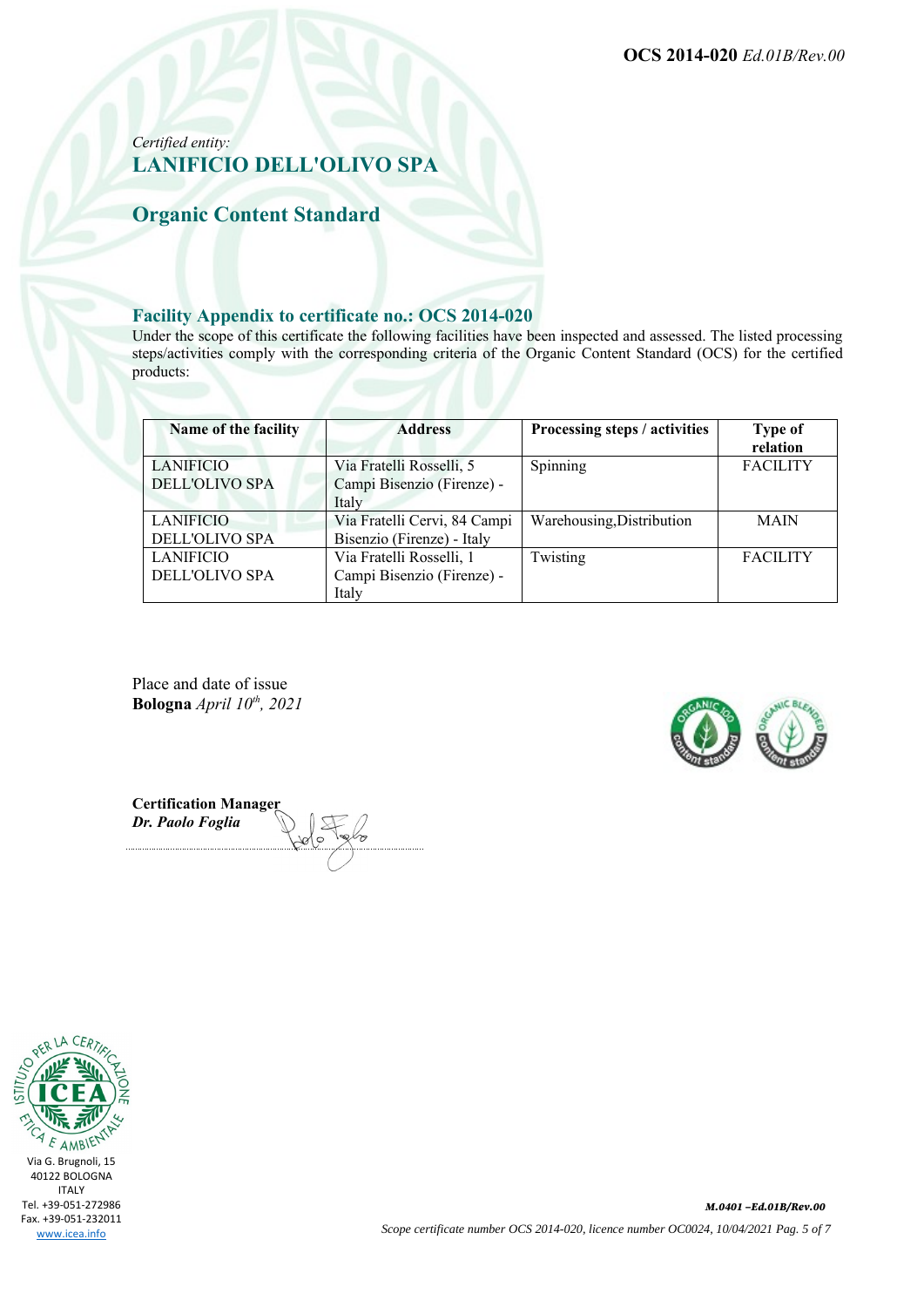### *Certified entity:* **LANIFICIO DELL'OLIVO SPA**

## **Organic Content Standard**

#### **Non-certified Subcontractor Appendix to certificate no.: OCS 2014-020**

Under the scope of this certificate the following subcontractors have been inspected and assessed. The listed processing steps/activities comply with the corresponding criteria of the Organic Content Standard (OCS) for the certified products:

| Name of the facility          | <b>Address</b>                      | Processing steps / activities |
|-------------------------------|-------------------------------------|-------------------------------|
| Raugei S.r.l.                 | Via Carmignanese, 137/141/143       | Twisting                      |
|                               | Poggio A Caiano (Prato) - Italy     |                               |
| Petruzzi aspatura e garzatura | Via Siena, 5 Montemurlo (Prato) -   | Reeling                       |
|                               | Italy                               |                               |
| Probi S.r.l.                  | Via O. Vannucchi, 31 Prato          | Reeling, Raising              |
|                               | (Prato) - Italy                     |                               |
| DGM Italy S.r.l.              | Via S. Anna Di Stazzema, 18 Prato   | Spooling                      |
|                               | (Prato) - Italy                     |                               |
| Cambi Silvana                 | Via Traversa Il Crocifisso, 15      | Spooling                      |
|                               | Prato (Prato) - Italy               |                               |
| Roccatura Falchi Di Saba      | Via Salcetana, 78 Agliana (Pistoia) | Spooling                      |
| Silvia                        | - Italy                             |                               |
| ELASTEN S.r.l.                | Via Lungo Il Ficarello, 18/1 Prato  | Twisting, Vaporize            |
|                               | (Prato) - Italy                     |                               |
| <b>ROCCATURA</b>              | Via G. La Pira, 23 Seano-           | Spooling, Doubling            |
| ARCHINUCCI S.r.l.             | carmignano (Prato) - Italy          |                               |
| Roccatura Due Enne            | Via Filippo Brunelleschi, 49        | Spooling                      |
| Di Di Lorenzo Annunziata E    | Quarrata (Pistoia) - Italy          |                               |
| Pasquale S.d.f.               |                                     |                               |
| Giusti Filati S.N.C. Di       | Via Masaccio, 15 Montemurlo         | Twisting                      |
| Maurizio Giusti e C.          | (Prato) - Italy                     |                               |
| Fil 4 di Dibiase Daniela e C. | Via Del Pescinale, 86/90            | Twisting                      |
| S.n.c.                        | Calenzano (Firenze) - Italy         |                               |
| Tintoria Alessandrini S.r.l.  | Via Aldo Moro, 26 Prato (Prato) -   | Dyeing                        |
|                               | Italy                               |                               |

#### **Certified Subcontractor Appendix to certificate no.: OCS 2014-020**

The following independently certified subcontractors are listed under this scope certificate:

| License number | <b>Expiry date</b> | Name of the<br>facility          | <b>Address</b>                                         | Processing steps /<br>activities |
|----------------|--------------------|----------------------------------|--------------------------------------------------------|----------------------------------|
| OC0213         | 20/01/2022         | Tintoria Cometa<br>$S.r.1$ .     | Via Albert Bruce<br>Sabin, 23 Prato<br>(Prato) - Italy | Dyeing                           |
| OC0051         | 30/06/2021         | Tintoria Fiordiluce<br>$S.r.1$ . | Via Del Molinuzzo,<br>10 B/c Prato (Prato)<br>- Italy  | Dyeing                           |



Place and date of issue **Bologna** *April 10th, 2021*